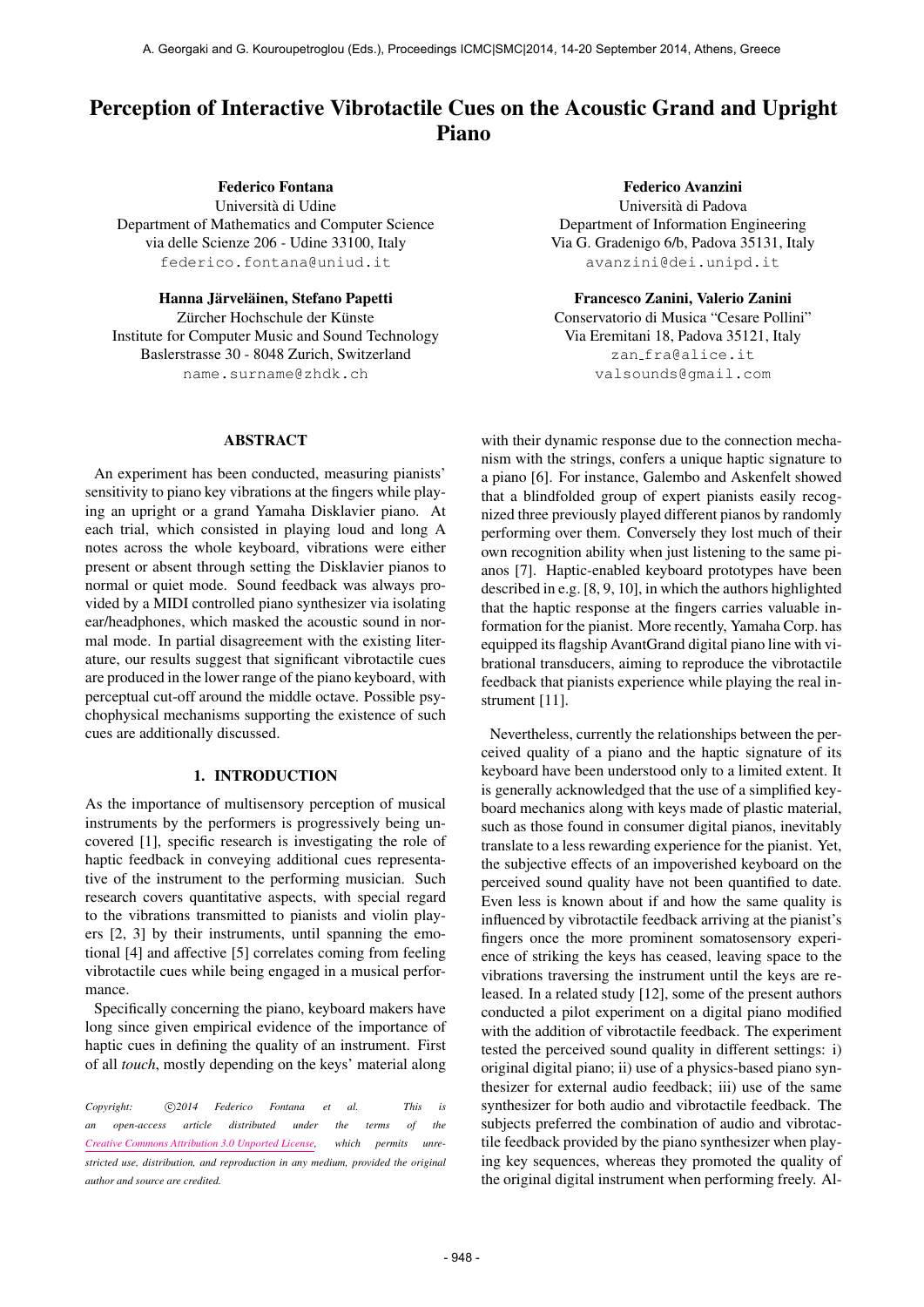though preliminary, these results were in good accordance with the development stage of the synthesis software at the time of the experiment. They suggest that vibrotactile feedback modifies, and potentially improves the performer's experience when playing on a digital piano keyboard.

On the other hand, while investigating the perception of vibrations on a grand piano, Askenfelt and Jansson [2] provided quantitative evidence that even *ff* notes generate partial components whose magnitude hardly exceeds the known vibrotactile thresholds at the fingers [13]. This is true even when those partials fall within the frequency range where this sensitivity is highest [14]. Their measurements, hence, support the claim that neither a piano keyboard nor the keybed or the pedals should be able to convey prominent vibrotactile cues to the pianist.

Nevertheless, the above mentioned thresholds were measured with sinusoidal vibratory signals, while lower thresholds may be expected for more spectrally rich signals. Moreover, pianos convey to the performers sensations going beyond the perception of steady vibrotactile signals. The pianist is in fact engaged in an enactive experience where every key depression produces a distinct audiohaptic contact event, immediately followed by the transmission of vibrotactile cues from the keyboard, caused by the vibrating strings and resonating body of the instrument. Such cues are subjected to disparate temporal, spatial and spectral summation or interference effects, depending on the sequence of played notes and chords, as well as on the position of the hands on the keyboard. For all such effects the literature provides only sparse data, furthermore measured in non-musical, especially laboratory setups [15]. Indeed, Keane and Dodd [6] assumed that pianists perceive vibrations while playing, and studied how professional pianists rated different upright pianos according to the perceived vibration intensity. The model offering less vibration (i.e. the one with a stiffer keybed) was preferred. The authors however noted that the players generally did not pay conscious attention to touch and key vibrations.

In this study we hypothesize that performers perceive vibrotactile cues of musical notes through their fingers while playing. In our experiment, two independent groups of pianists have been exposed to vibrations from the keyboard while playing notes respectively on a grand and an upright piano, both giving the possibility to switch the vibrotactile feedback on and off across trials, meanwhile keeping the auditory feedback constant. The results from the tests suggest the existence of significant differences between the condition with and without vibrations, for both setups.

## 2. TECHNICAL SETUP

The experiment made use of two Yamaha Disklavier pianos, a grand model DC3 M4 (setup in Padova, "PD" hereafter) and a upright model DU1A with control unit DKC-850 (setup in Zurich, "ZH" hereafter), offering a switchable "quiet mode" that allows their use as silent MIDI keyboards. In this configuration the hammers are prevented from hitting the strings, and therefore the piano does not resound nor vibrate, while the keyboard mechanics is left



Figure 1: Setup for loudness estimation on the grand piano (PD) using a KEMAR mannequin.

## unaltered.

Since the experiment aimed to investigate the perception of vibrotactile cues at the keyboard while playing, we took advantage of the switchable quiet mode to either provide vibrations or not. In order to uniform these two experimental conditions (vibration ON/OFF), subjects had to be prevented from hearing the acoustic sound of the Disklavier when set to normal configuration (i.e. the "vibration ON" condition). Therefore, the MIDI data provided by the Disklavier pianos were used to control a high quality software piano synthesizer <sup>1</sup> that was configured to simulate a grand (PD) or a upright (ZH) piano. The synthesized sound was provided by means of isolating headphones Sennheiser HDA-200 (PD) or earphones Shure SE425 (ZH). In the latter case, earmuffs 3M Peltor X5A were worn on top of the earphones to maximize sound isolation.

The loudness of the acoustic pianos at the performer's ear was estimated by recording with a KEMAR mannequin all the A keys played at various velocities (Figure 1 shows the PD setup). Then, the dynamic response of the piano synthesizer was matched to those of the corresponding acoustic piano, by performing similar measures on the KEMAR mannequin equipped with the corresponding headphones. Informal testing proved that in this configuration the acoustic sound of the piano was fully masked, and no difference could be perceived in the heard sound in the two conditions.

The pedals were made inaccessible and were not used in the experiment. The wheels of the pianos (instrument-floor contact points) were placed on stacks of rubber-foam layers, while the stools and pianists' feet were isolated from the floor by means of thick rubber panels, in this way preventing the subjects to feel vibrations via anything but the fingers. The two setups are shown in Figure 2.

The software piano synthesizer ran on a laptop computer, and a RME Fireface 800 audio interface was used to collect MIDI data from the Disklavier pianos and provide audio feedback. The experiment was run under human con-

<sup>&</sup>lt;sup>1</sup> Modartt Pianoteq 4.5. See <www.pianoteq.com>.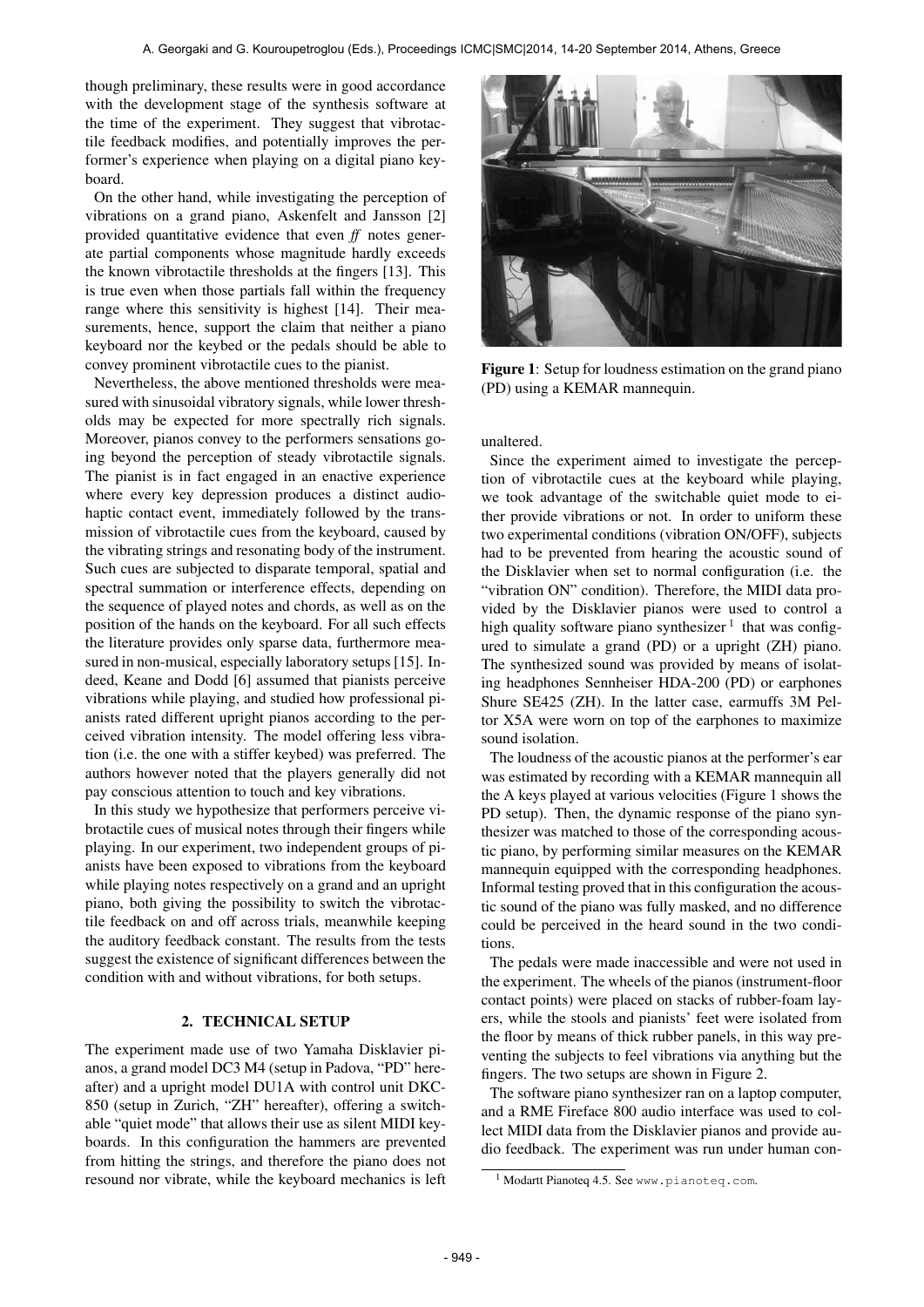

Figure 2: Disklavier setups. Top: Yamaha DC3 M4 (PD). Bottom Yamaha DU1A (ZH).

trol with the help of a software developed in the Pure Data environment. The program allowed to read playlists describing the series of randomized trials (e.g. A4, vibration OFF), and record answers for each subject. The quiet mode of the Disklavier pianos was remotely switched at need via automatic software control. At each trial, a correctness test was performed to check on the played note and velocity (see Section 3 for more details).

#### 3. EXPERIMENTAL PROCEDURE

The test was a yes-no experiment. The task was to play a loud, long note (*mf* to *fff* dynamics, lasting 4 metronome beats at 60 BPM) and then to report whether vibrations were present or not, respectively by saying aloud "yes" or "no". The subjects were instructed to focus on the feeling at the flesh of the fingertip during the steady-state part of the sound. They were also told that the vibrations could be turned on and off and therefore saying "yes" to everything would lead to an increased number of incorrect responses.

Only the A keys across the whole keyboard were considered, in this way reducing the experiment's duration while maximizing the investigated pitch range, from the leftmost key of the piano keyboard to near its right end. The 8 A keys were labeled with numbers (1=A0 .. 8=A7) in order to minimize the chance of execution errors. Keys 1-4 (A0- A3) were played with the left index finger, and keys 5-8 (A4-A8) with the right index finger.

A randomized sequence of 128 trials was provided, made

up of 16 occurrences of each A key. Half of the trials were in the "vibration OFF" condition, corresponding to the Disklavier set to quiet mode.

The participants were asked to sit at the piano and instructed on the procedure. They were explicitly told to pay attention to the keys vibrations while playing, and not to take into consideration any tactile cue until a key had reached the keybed.

Before starting, the subjects wore the provided isolating headphones (PD), or earphones and earmuffs (ZH). As reported in Section 2, in this configuration they could only hear the piano synthesizer sound, while the original sound form the Disklavier (if present, i.e. only in normal mode) was masked.

At each trial, a voice prompt signaled which A key to play (numbers 1-8), and right after a metronome started.

The MIDI velocity provided by the Disklavier was checked against the velocity range  $73-127<sup>2</sup>$  by our data acquisition software: when playing with insufficient strength, the participants were required to repeat the trial. The software also checked whether the right key had been played.

After giving their judgment, the participants had to remove their hands from the keyboard, in this way preventing them to feel the mechanics switching the Disklavier from/to quiet mode between the trials. The total duration of the experiment was about 20 minutes per participant.

Two distinct groups of nine subjects participated in the grand (PD) and upright (ZH) piano experiments, respectively. The participants in the PD experiment were males, average age 32 years. In the ZH experiment, the average age of the participants was 37 years and three of the subjects were females. Most had at least intermediate piano skills, one at professional level, while three subjects had practically none.

## 4. RESULTS

Proportions of correct responses, given by

$$
p(c) = \frac{\text{hits} + \text{correct rejections}}{\text{total trials}},
$$

where hit = "yes" response when vibrations were present, and correct rejection = "no" response when vibrations were not present, were calculated for each participant individually for each A key. Average results for the upright and grand configurations are presented respectively in Figures 3a and 3b, showing a similar trend. For the lowest three pitches (A0 to A2), the subjects could easily discriminate between the trials with and without vibrations. In the middle register the proportion of correct responses was still over 60%, while it finally dropped to chance level at A5 ( $f_0 = 880$  Hz).

A sensitivity measure of detection theory  $d'$  [17], estimating the strength of a signal given the separation and spread of the distributions of inner responses when the signal (vibrations) is either present or not, was computed for the up-

<sup>2</sup> Approximately corresponding to dynamics from *mf* to *fff*.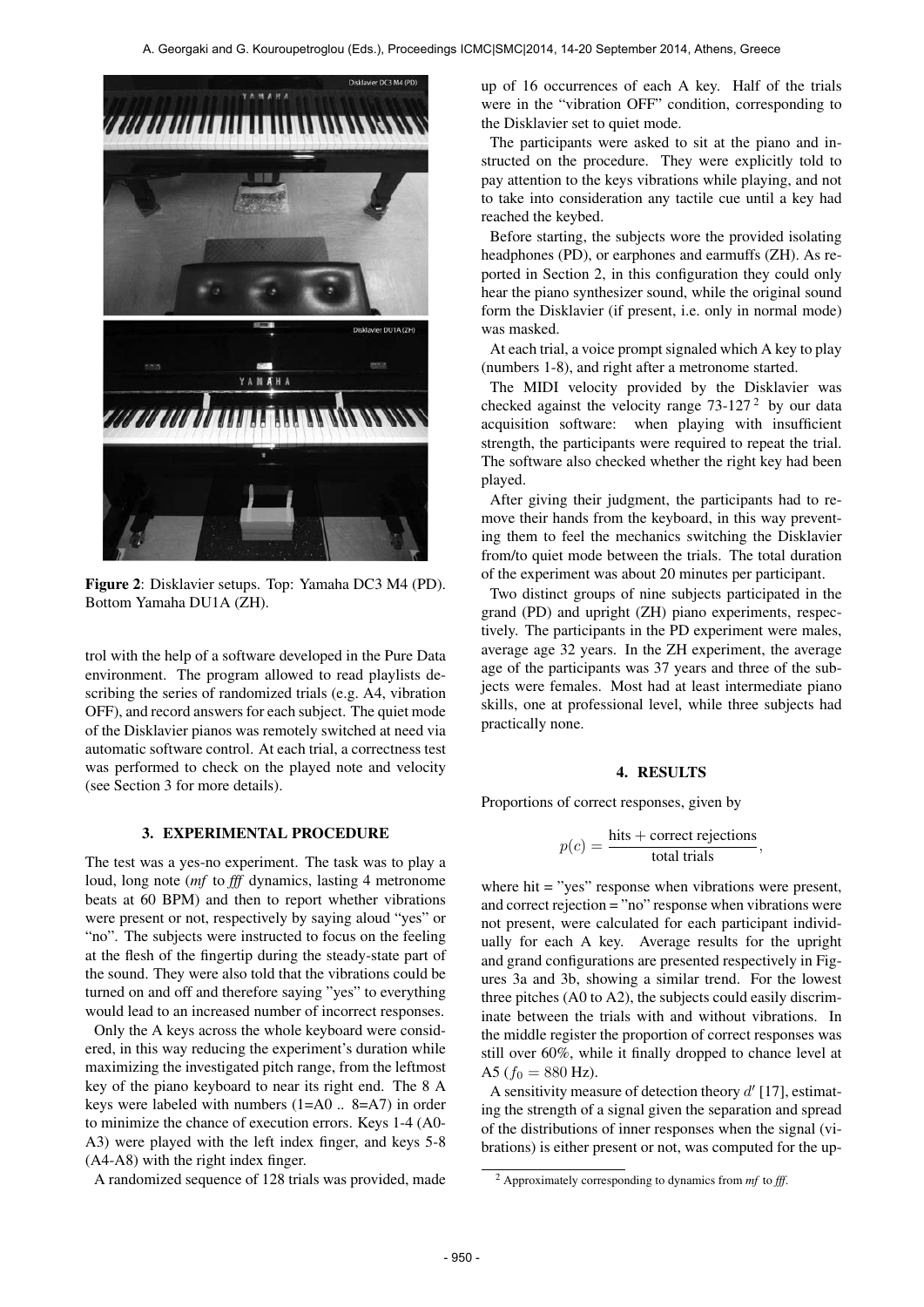

Figure 3: Mean proportions correct for the upright (a) and grand (b) piano configurations. Chance performance given by dashed line. Error bars present within-subjects confidence intervals according to [16].

right piano and for each individual separately according to

$$
d' = z(hits) - z(false~alarms),
$$

where z signifies Gaussian z transformation and hits  $=$ proportion of "yes" responses with vibrations present and false alarms = proportion of "yes" responses with vibrations absent. The individual  $d'$  estimates, however, suffer from increasing statistical bias with low numbers of vibrations present and absent trials (8 each). Furthermore, the frequent occurrence of 0 and 1 proportions at low pitches, where the task was easy, calls for adaptations of the proportions in order to avoid infinite  $d'$ . Therefore, individual proportions were pooled within groups of subjects who shared a reasonably similar individual sensitivity  $d'$  and decision criterion  $c$ , given by [18]

$$
c = -1/2 * [z(hits) + z(false~alarms)]
$$

A group  $d'$  was estimated for each pitch as an average of

2-3 such groups in order to achieve a measure less biased than a simple average of all individual  $d'$ s. The subjects could be roughly divided into two main groups according to their behavior. One group of subjects had a tendency to say "no" in the low range, where discrimination was easy, and to say "yes" more likely in the high range where discrimination was practically impossible. They seemed to aim at a more even rate of positive and negative responses over the whole pitch range, while the second group had an opposite strategy. The subjects from the second group had a tendency to say "yes" in the low range and "no" in the high range, as if they had drawn the conclusion that there were no "yes" cases available in the high range and, to compensate, lowered their criterion in the low range.

The estimated  $d'$  is presented as a function of pitch in Figure 4. Similarly to the proportions correct, the group d' drops to chance level at A5 and is about 0.5 at A4. From A0 to A3  $d'$  drops from high to moderate sensitivity  $(d' = 1$  corresponds to 69% correct). The criteria and sensitivities were more varied in the grand piano configuration and individuals were not easily grouped for pooling proportions to estimate a group  $d'$ . Further analysis is therefore based on proportions correct.

The cut-off point for perception of key vibrations seems thus to be somewhere above A4 ( $f_0 = 440$  Hz). The distributions of individual proportions correct for grand and upright pianos were statistically tested at that pitch. The Kolmogorov-Smirnov test supports the hypothesis that both distributions share a same location ( $D = 0.111$ ,  $p =$ 1), so the distributions were combined. The resulting distribution (sample  $\mu = 0.615$  and  $\sigma^2 = 0.032$ ) was tested for normality by the Shapiro test ( $W = 0.926$ ,  $p = 0.164$ ), indicating that the joint distribution could be roughly normal. The 95% confidence interval for the joint mean was found by a t-test to be [0.525, 0.704]. Since chance level  $(p(c) = 0.50)$  is just outside the confidence interval, it was concluded that key vibrations are still perceivable at A4. At that pitch, exactly 50% of the subjects were successful at discriminating between the vibration ON and OFF trials, with a minimum  $p(c) = 0.69$  and mean  $p(c) = 0.771$ . At A5, only one subject exceeded chance level ( $p(c) = 0.62$ ). Finding a more precise cut-off point is left for a future experiment.

#### 5. DISCUSSION

Askenfelt and Jansson measured piano key vibrations [2] and concluded that they exceed the detection threshold (measured by Verrillo [13, 14]) only in a narrow range around 200 Hz, where the human sensitivity to vibrotactile stimulation is highest. Our findings contradict those results especially in the low range up to 110 Hz, where detection was clearly easier than in the range of highest sensitivity, where only two thirds of the subjects were successful at detecting key vibrations. This may be explained by the nature of the vibratory signal which was not sinusoidal, unlike in the threshold measurements by Verrillo. Generally lower thresholds have been reported for complex than sinusoidal signals in the palm area for stimuli above 250 Hz [15]. Other measurements have also revealed that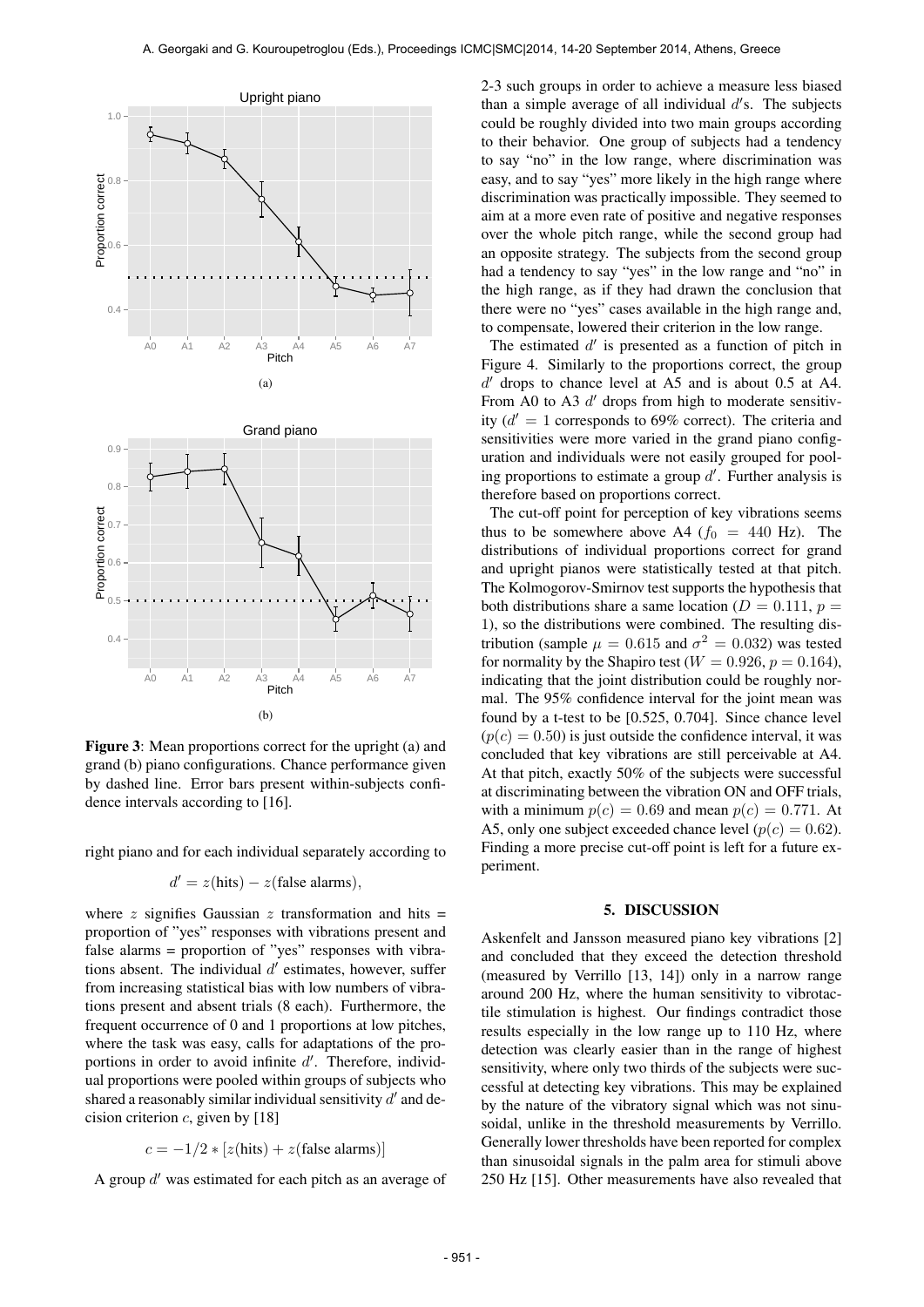

Figure 4: Group  $d'$  for the upright configuration. Chance performance given by dashed line.

vibrotactile signals carry loudness, timbre and even pitch information [19, 20], so the vibration spectrum has obvious perceptual importance.

Human vibrotactile perception combines information from four psychophysical channels [21], the Pacinian channel (P) and three non-Pacinian channels (NP I, II, and III), whose frequency response overlaps partially. Thus vibrotactile thresholds depend on the sensitivity of each channel at a given frequency, and suprathreshold vibrations may activate two or more channels at the same time. The P channel is most sensitive around 250 Hz, while the NP I and NP II channels mediate lower frequency bands. The higher sensitivity in the lowest pitch range observed in the present study, could be caused by either relatively high energy in the frequency range of the P channel, or high vibration levels in the lower range, which clearly exceed the threshold of the NP channels. Moreover, in the frequency range for the P channel, spatial summation is known to lower thresholds. Verrillo showed that thresholds decrease by 3 dB by doubling of contact area in the range around 250 Hz but not in the lowest bands [13]. He however considered smaller contact areas as compared to our case, where areas could vary from the very tip of the finger, to the whole fingertip.

Cross-modal interactions between auditory and vibrotactile perception are a possible source of threshold changes, however contradictory results are found in the literature. For instance, Verrillo [22] reported that vibrotactile thresholds increase slightly in presence of a matching (and therefore masking) auditory stimulus, while Ro *et al.* [23] showed that sounds matching the frequency content of vibrotactile stimuli enhanced their perception.

Our study concerns active pressing, and the forces normally exerted by pianists over the keyboard range from 1 N (soft legato) to 50 N (*fff* staccato) [2]. The effects of active pressing force on vibrotactile perception are not thoroughly known, but there is evidence that vibrotactile magnitude sensation increases under a passive static force [24].

Motor locomotion studies have demonstrated that sub-

sensory vibratory noise applied to the soles of the feet reduces gait variability and falls in elderly participants [25]. Such studies have also shown that, although not significantly, young participants improved their balance as well when their locomotion was supported by subsensory noise underfoot. The physical phenomenon at the base of these results is called *stochastic resonance*: noise makes weak signals occasionally achieve amplitude peaks that exceed the somatosensory system thresholds. At that point, the resulting vibrotactile sensation triggers the appropriate motor function [26]. Unfortunately, similar results have not been investigated in motor tasks involving the arms, hands and fingers. Nevertheless, each time a pianist strikes the keys (s)he receives a strong, broadband vibrotactile attack signal that progressively focuses, during decay, around the partial components of the played notes. In a suggestive hypothesis that our study cannot confirm, we speculate that not only does the attack component enable pianists to perceive otherwise sub-threshold vibrotactile stimuli – similarly to what stochastic resonance allows for – it may also help the performer increase her control over the hand motor task, and for this reason even influence the perceived quality of the instrument as a by-product of the consequent improvement in the musical performance.

### 6. CONCLUSIONS

Contradictory research results exist concerning the vibrotactile perception of notes from a piano keyboard. In fact, the related literature either assumes the existence of salient cues of vibration coming from the instrument, or is conversely skeptical about the ability of pianists to perceive such cues during playing. The experiment reported in this paper supports the former conclusion, limited to the lower part of the keyboard, for both upright and grand pianos.

Future experimental activities will be targeted at 1) investigating perception of vibrotactile cues under more general conditions (particularly exploring different dynamic ranges and different tone durations, as well as using a larger set of piano keys), and 2) understanding the role of vibrations in subjective assessments of perceived piano quality.

### Acknowledgments

We wish to thank Martin Fröhlich for supporting the implementation of the experiment in Zurich. Kevin Goroway is also acknowledged for his help in implementing wi-fi control of the grand piano through the DKVBrowser project.

The present work is supported by the research project Audio-Haptic modalities in Musical Interfaces (AHMI)<sup>3</sup>, funded by the Swiss National Science Foundation.

### 7. REFERENCES

[1] C. Lappe, S. C. Herholz, L. J. Trainor, and C. Pantev, "Cortical plasticity induced by short-term unimodal and multimodal musical training." *J. Neurosci.*, vol. 28, no. 39, pp. 9632–9, Sep. 2008.

<sup>3</sup> <http://p3.snf.ch/project-150107>